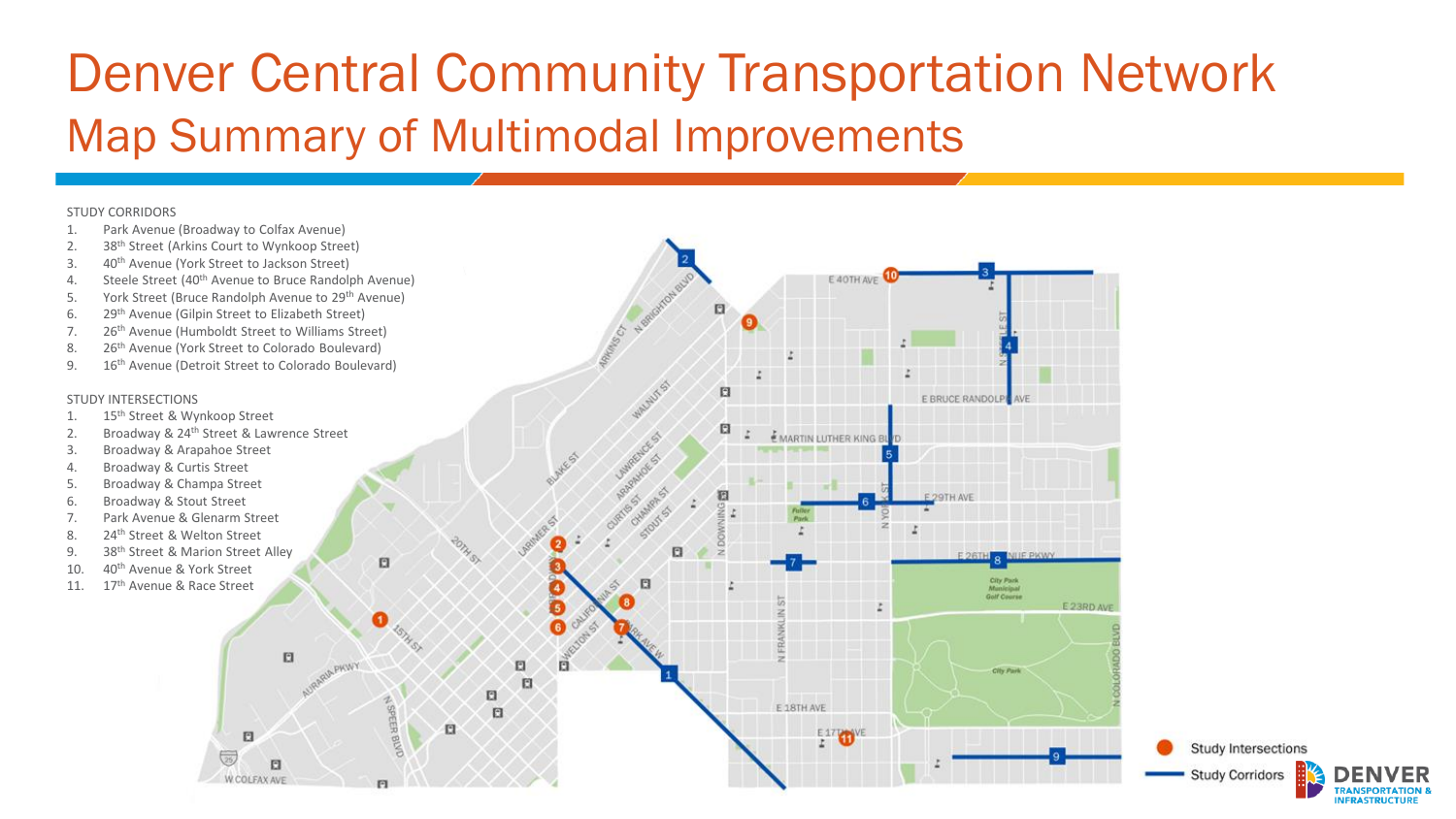# Denver Central Community Transportation Network Summary of Multimodal Improvements - Intersections

| <b>Intersections</b><br>Short-Term Long-Term        | 38th Street<br>& Marion<br><b>Street</b> | <b>York Street</b><br>& 40th<br><b>Avenue</b> | <b>Broadway</b><br>& 24th Street &<br><b>Lawrence Street</b> | <b>Broadway</b><br>& Arapahoe<br><b>Street</b> | <b>Broadway</b><br>& Champa<br><b>Street</b> | <b>Broadway</b><br>& Curtis<br><b>Street</b> | <b>Broadway</b><br>& Stout<br><b>Street</b> | <b>17th Avenue</b><br>& Race<br><b>Street</b> | <b>Park Ave</b><br>& Glenarm<br><b>Place</b> | <b>15th Street</b><br>& Wynkoop<br><b>Street</b> | 24th Street<br>& Welton<br><b>Street</b> |
|-----------------------------------------------------|------------------------------------------|-----------------------------------------------|--------------------------------------------------------------|------------------------------------------------|----------------------------------------------|----------------------------------------------|---------------------------------------------|-----------------------------------------------|----------------------------------------------|--------------------------------------------------|------------------------------------------|
| <b>Leading Pedestrian Interval</b>                  |                                          | $\bullet$                                     | $\bullet$                                                    | $\bullet$                                      |                                              | Ø                                            | $\bullet$                                   |                                               |                                              |                                                  |                                          |
| <b>Bulbouts</b>                                     |                                          |                                               | $\bullet$                                                    | $\bullet$                                      |                                              |                                              | ◙                                           | $\bullet$                                     |                                              |                                                  |                                          |
| <b>Pedestrian Refuge Island</b>                     |                                          | Ø                                             | Ø                                                            |                                                |                                              | Ø                                            | $\bullet$                                   |                                               |                                              |                                                  | ✓                                        |
| <b>Lane Alignment Signage &amp; Markings</b>        |                                          |                                               |                                                              |                                                | $\bullet$                                    |                                              | 0                                           |                                               |                                              |                                                  |                                          |
| <b>Bike Lane Intersection Markings</b>              |                                          |                                               |                                                              |                                                |                                              |                                              |                                             |                                               |                                              | $\bullet$                                        |                                          |
| <b>Update Signal Phasing</b>                        |                                          |                                               |                                                              | $\bullet$                                      |                                              |                                              |                                             |                                               |                                              |                                                  |                                          |
| <b>Update or Install New Traffic Signal</b>         |                                          |                                               |                                                              |                                                |                                              |                                              |                                             | $\bullet$                                     | ◙                                            |                                                  |                                          |
| <b>Install Mirror for Visibility Improvement</b>    | Ø                                        |                                               |                                                              |                                                |                                              |                                              |                                             |                                               |                                              |                                                  |                                          |
| <b>Bus Stop Relocation/Consolidation</b>            |                                          | Ø                                             |                                                              |                                                |                                              |                                              |                                             |                                               |                                              |                                                  |                                          |
| <b>Install Median to Restrict Vehicle Movements</b> |                                          |                                               | $\bullet$                                                    |                                                |                                              |                                              |                                             |                                               | Ø                                            |                                                  |                                          |
| <b>Lane Reduction</b>                               |                                          |                                               |                                                              |                                                |                                              |                                              |                                             |                                               |                                              |                                                  |                                          |

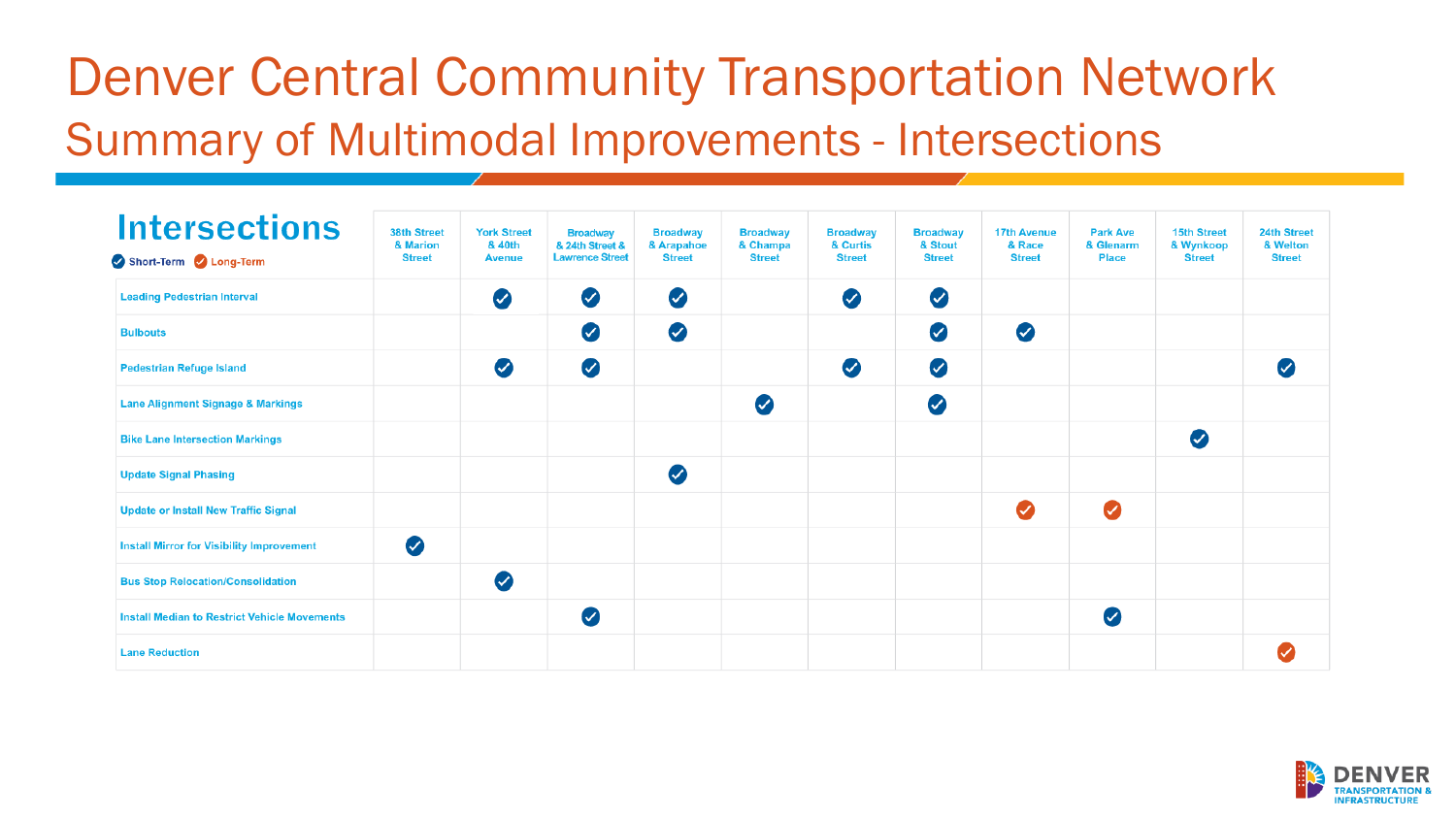## Summary of Multimodal Improvements - Corridors

| <b>Corridors</b>                             | <b>York Street (Bruce)</b><br><b>Randolph Avenue</b> | <b>Park Avenue</b><br>(Broadway to | 38th Street<br>(Arkins Court to | <b>16th Avenue</b><br>(Detroit Street | <b>26th Avenue</b><br>(Humboldt Street | <b>40th Avenue</b><br>(York Street to | <b>Steele Street</b><br><b>(Bruce Randolph</b>   | <b>26th Avenue (York</b><br><b>Street to Colorado</b> | <b>29th Avenue</b><br>(Gilpin Street to |
|----------------------------------------------|------------------------------------------------------|------------------------------------|---------------------------------|---------------------------------------|----------------------------------------|---------------------------------------|--------------------------------------------------|-------------------------------------------------------|-----------------------------------------|
| Short-Term 2 Long-Term                       | to 29th Avenue)                                      | <b>Colfax Avenue)</b>              | <b>Wynkoop Street)</b>          | to Colorado<br><b>Boulevard</b> )     | to Williams Street)                    | <b>Jackson Street)</b>                | <b>Avenue to 40th</b><br><b>Avenue) Corridor</b> | <b>Boulevard</b> )                                    | <b>Elizabeth Street)</b>                |
| <b>New Crosswalk</b>                         |                                                      |                                    | Ø                               |                                       | Ø                                      | ◙                                     |                                                  |                                                       |                                         |
| <b>Leading Pedestrian Interval</b>           | $\bullet$                                            | Ø                                  |                                 |                                       |                                        | $\bullet$                             |                                                  |                                                       | $\bullet$                               |
| <b>Bulbouts</b>                              | $\bullet$                                            | Ø                                  | $\bullet$                       |                                       |                                        |                                       |                                                  |                                                       | $\omega$                                |
| <b>Pedestrian Refuge Island</b>              |                                                      | Ø                                  |                                 |                                       | $\bullet$                              | $\bullet$                             | $\bullet$                                        | ◙                                                     | $\bullet$                               |
| <b>Lane Alignment Signage &amp; Markings</b> | $\bullet$                                            | Ø                                  |                                 |                                       |                                        |                                       |                                                  |                                                       |                                         |
| <b>Bike Lane Intersection Markings</b>       | $\bullet$                                            |                                    |                                 |                                       |                                        |                                       |                                                  |                                                       |                                         |
| <b>Update Signal Phasing</b>                 |                                                      | Ø                                  |                                 |                                       |                                        | $\bullet$                             |                                                  |                                                       |                                         |
| <b>Update or Install New Traffic Signal</b>  | ◙                                                    |                                    | ◙                               |                                       |                                        |                                       | ◙                                                |                                                       | $\bullet$                               |
| <b>Centerline Hardening</b>                  | Ø                                                    |                                    |                                 |                                       |                                        |                                       |                                                  |                                                       |                                         |
| <b>Install Pedestrian Signal Head</b>        | $\bullet$                                            |                                    |                                 |                                       |                                        |                                       |                                                  |                                                       |                                         |
| <b>Install Wayfinding Signage</b>            |                                                      |                                    | Ø                               |                                       |                                        |                                       |                                                  |                                                       |                                         |
| <b>Reconstruct 38th Street Underpass</b>     |                                                      |                                    | ◙                               |                                       |                                        |                                       |                                                  |                                                       |                                         |
| <b>All-way Stop</b>                          |                                                      |                                    |                                 |                                       | Ø                                      |                                       |                                                  |                                                       | $\bullet$                               |
| <b>Improve School Zone Signage</b>           |                                                      |                                    |                                 |                                       | Ø                                      |                                       | Ø                                                |                                                       |                                         |
| <b>Flip Stop Signs</b>                       |                                                      |                                    |                                 | $\bullet$                             |                                        |                                       |                                                  |                                                       |                                         |
| <b>Neighborhood Traffic Circle</b>           |                                                      |                                    |                                 | $\bullet$                             |                                        |                                       |                                                  |                                                       | $\bullet$                               |
| <b>Rapid Rectangular Flashing Beacon</b>     |                                                      |                                    |                                 |                                       |                                        |                                       |                                                  |                                                       |                                         |
| <b>Remove Two-way Left Turn Lane</b>         |                                                      |                                    |                                 |                                       |                                        | ◙                                     |                                                  |                                                       |                                         |
| <b>Bike Lane Improvements</b>                |                                                      |                                    |                                 |                                       |                                        |                                       |                                                  | $\bullet$                                             |                                         |